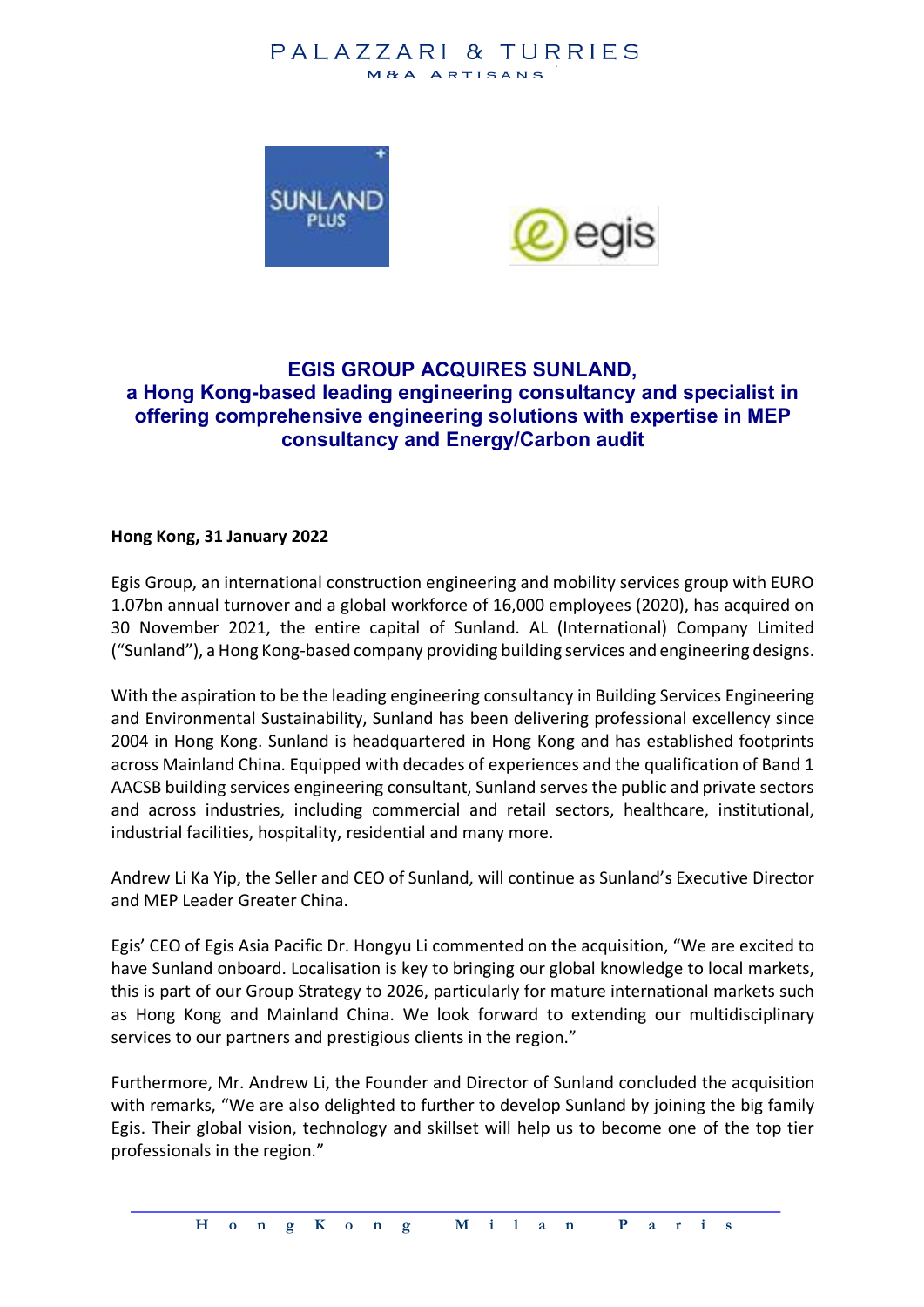#### PALAZZARI & TURRIES M&A ARTISANS

**\***

**\* \***

#### **About EGIS GROUP**

A major international group in the construction engineering and mobility services sectors, Egis creates and operates intelligent infrastructure and building capable of responding to the climate emergency and addressing the major challenges by helping to achieve more balanced, sustainable and resilient territorial development.

With more than 16,000 employees, Egis places its multiple fields of expertise at the disposal of the community and makes cutting-edge innovation accessible to all projects throughout their lifecycle: consulting, engineering, operation.

Through its wide-ranging fields of activity, Egis is a central player in the collective organization of society and the living environment of its inhabitants all over the world.

**\* \* \***

#### **About SUNLAND**

Founded in 2004, Sunland has executed projects throughout Hong Kong, China and South East Asia, as it is one of the leading consultancy service providers in the region for Project Management, MEP Engineering, Sustainability Consultancy and Testing / Commissioning Engineering.

Sunland has extensive experience and outstanding track records in many prestigious projects including those of retails, information technology, training facilities, commercial complexes, institutional, industrial, hotels, residential developments, communication and recreational facility.

Sunland is a registered band 1 engineering consultant of the Architectural and Associated Consultants Selection Board (AACSB) of Building Services Category, ArchSD HKSAR.